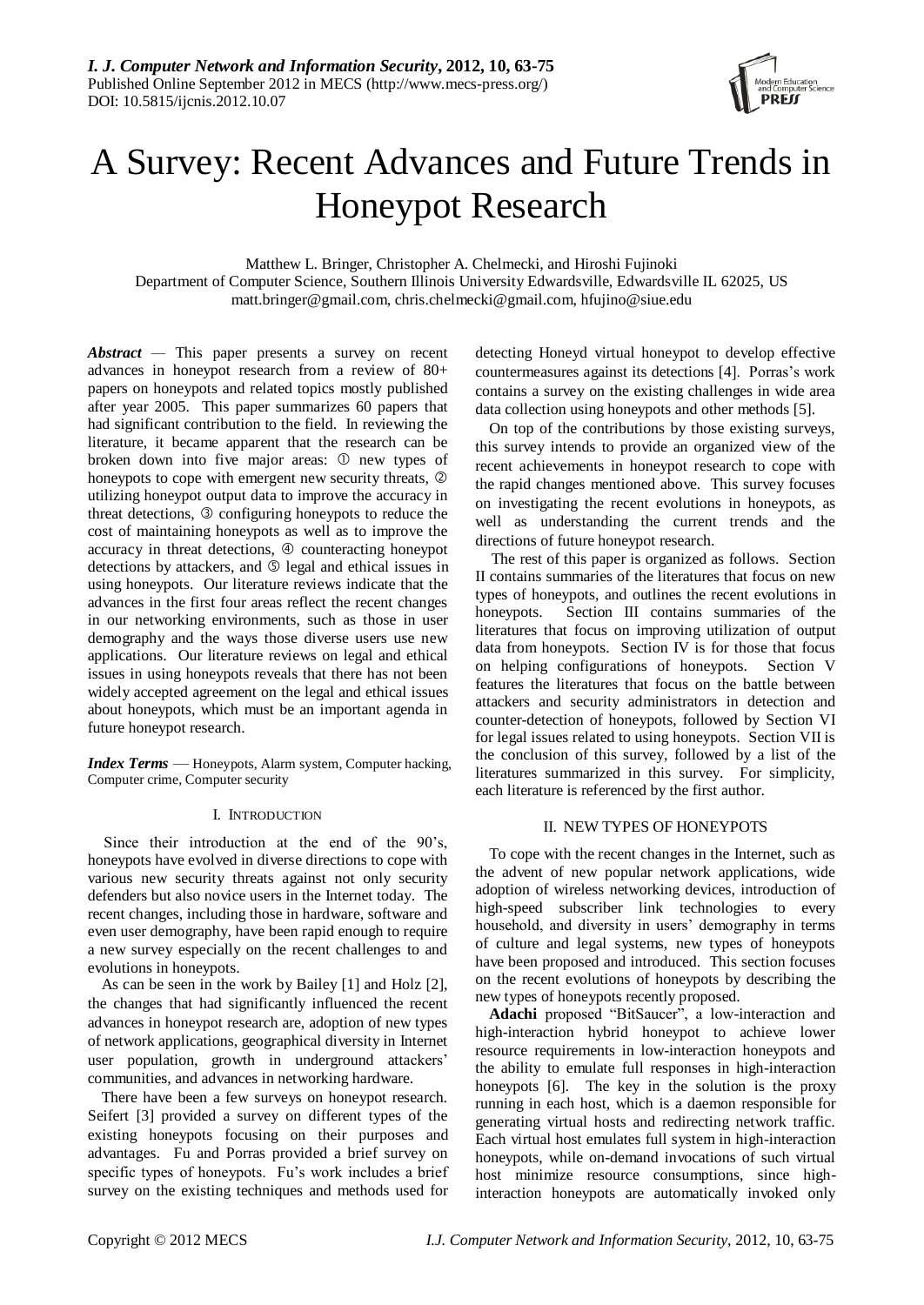when network traffic that requires such high-interaction honeypots arrive at a host.

**Alberdi's** solution allows honeypots to monitor actual malicious activities by bots, worms, and viruses without letting them leave the honeypots [7]. Alberdi proposed "redirection kit", which redirects outgoing attacks, such as messages bots used to coordinate attacks, to other honeypots to prevent the malicious attacks to other production servers through honeypots at the same time it prevents detection of the honeypots by the attackers. Using this mechanism, the bot masters still believe that their bots communicate with hosts outside of the network, while they are actually communicating with another honeypot in the same network.

**Alosefer** developed a low interaction client-side honeypot, "Honeyware", for detecting malicious web servers [8]. Alosefer tested Honeyware against 94 URL's he collected in advance (84 malicious, 10 benign). Honeyware detected 83 of the malicious URL's. Capture-HPC detected 62 malicious URL's, counted 23 as benign and misrecognized the remaining 9. Since Honeyware is a low interaction honeypot, the data collected by it must be processed by an external processing engine, which takes time. Honeyware averaged 1 minute per URL where Capture-HPC took 17 seconds. Alosefer concluded that high-interaction and low-interaction honeypots should be integrated to take the advantages of the both in future honeypot design. Such integration should take the advantage of a low interaction honeypot, which is easily installed but requires external data analyses while high-interaction honeypots have opposite properties.

**Anagnostakis** focused on the trade-off problem between the accuracy (false-positive and false-negative) in high-interaction honeypots and the breadth of the coverage in anomaly detection [9]. To solve the trade-off, Anagnostakis proposed "shadow honeypots" that are real production network applications but contain honeypot codes embedded in them. All incoming requests to a server running the shadow honeypot will be executed just as if they were executed by a production server. However, the embedded honeypot codes always monitor the behaviors of each request. When one is confirmed malicious, any activity made by the attackers will be rolled back. Each incoming request is first processed by an anomaly detection, which is configured intentionally with high false positives. The requests classified malicious will be forwarded to the shadow honeypots, while those determined innocent will be directly forwarded to a production server. If the shadow honeypot determines a request to be innocent, it forwards the request to the production server.

**Bailey** integrated low and high-interaction honeypots to solve the trade-off problem between width of honeypot coverage (the advantage of low-interaction honeypots) and behavioral fidelity (the advantage of high-interaction honeypots) [10]. Wide coverage means different types of network traffic (different addresses, ports, applications, etc), while high behavioral fidelity means the details in the information collected by honeypots (a sequence of activities, responses made by attackers, etc.). Bailey proposed use of multiple low-interaction honeypots as sensors to collect information about network traffic to increase the width of coverage. If low-level honeypots observe anything related to threats, they hand-off the sessions to one of the high-interaction honeypots. Using this architecture, the number of high-interaction honeypots in a network can be reduced, while multiple, possibly a large number of, low-interaction honeypots widens coverage.

**Das** proposed a solution to mitigate denial of service attacks by hiding production servers behind an access gateway, called "Active Server (AS)" [11]. Each AS works as a required gateway to reach a production server. Each AS authenticates its clients and once a client is authenticated, a path is opened between the client and a server. If an AS does not authenticate a client, it behaves as a honeypot, trapping the client there. If a client has access to multiple ASes, the client can be authenticated by any AS. Since the authentication of all clients at an AS must happen prior to access to the server, it will prevent DoS attackers from clogging the path from an AS to the protected server. This will save the legitimate clients who have access to only one AS to reach the protected server.

**Ghourabi** argued that there was no high-interaction honeypot for securing routers, which have been targets for exploits on the existing routing protocols, such as RIP, OSPF, and BGP [12]. Ghourabi proposed the client-side honeypots for securing routers since such client-side honeypots could actively search for attackers to routers, which would allow early detections of new and unknown attacks to routers. Ghourabi developed a high-interaction client-side honeypot, using existing software tools, such as Quagga for actively sending messages to remote routers based on particular routing protocols, to examine if the routers have been compromised. The responses from remote routers were captured and manually processed using Wireshark. The authors tested their high-interaction honeypot for the two test cases that exploit RIP and OSPF routing protocols to show that the honeypot could potentially detect such attacks to routers.

**Jiang** investigated the weaknesses in high-interaction honeypots that are implemented using a virtual machine (VM) system [13]. Since VM's are complex software systems, they are vulnerable to exploits on bugs and security holes, such as possible miss-configurations. Such vulnerabilities mean high risk of VM's, including honeypots' running on top of them. Jiang proposed use of two sensors to monitor high-interaction honeypots. Internal sensors are running within the honeypot and record invocations of system calls and their responses, including the information about which processes make which system calls. External sensors are introduced to cover the weakness in internal sensors; internal sensors are vulnerable to compromises by attackers. External sensors intercept the data within the traffic in and out of a honeypot to monitor internal sensors.

**Khattab** developed a solution to mitigate impact of denial of service (DoS) attacks to the production servers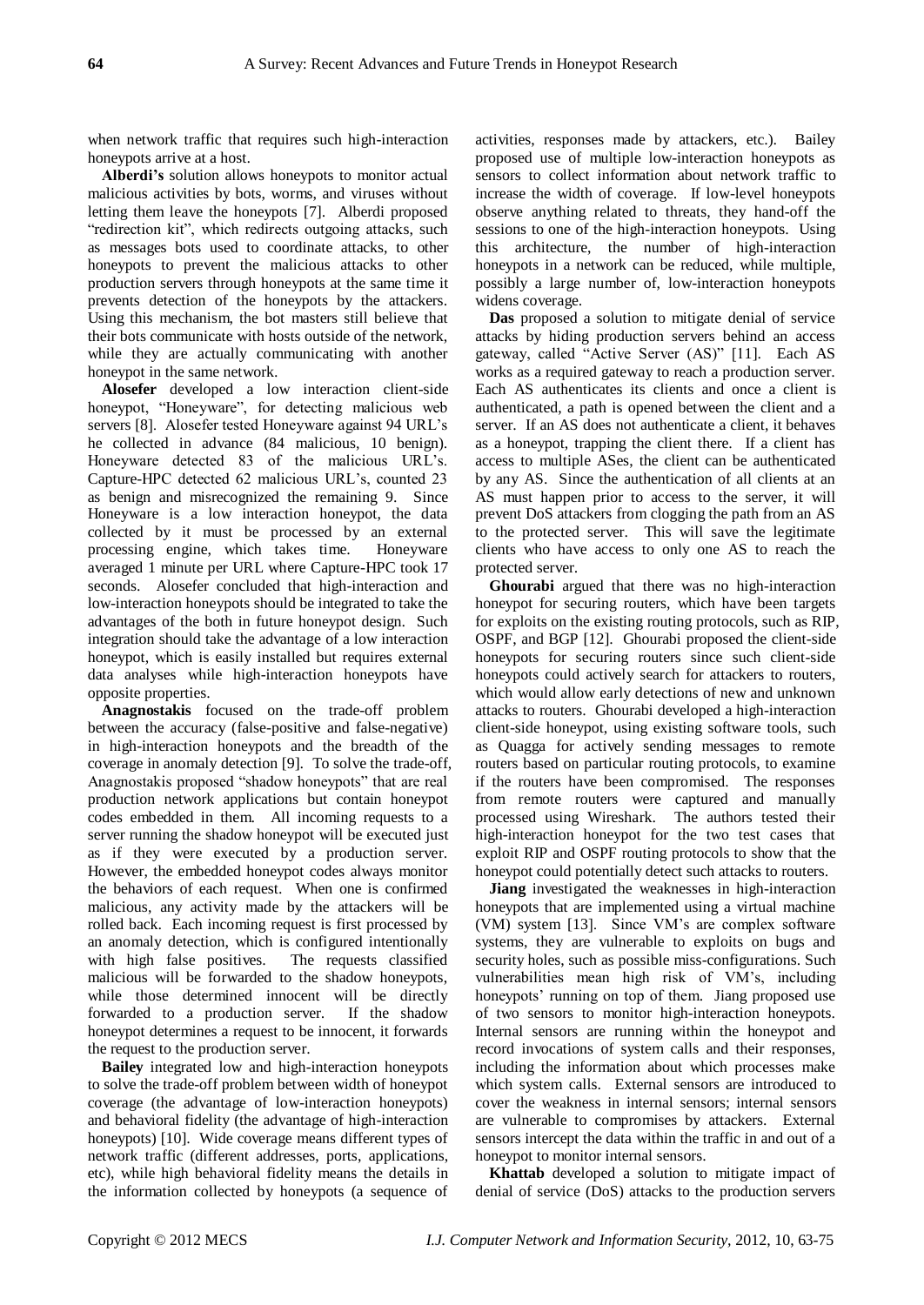[14]. In the solution, honeypots and production servers are continuously shuffled within a network. Honeypots trap attackers, which prevented, reduced, and delayed the impacts from the DoS attacks. The production processes automatically became honeypot when they migrate to other hosts. This solution will be effective when the majority of the incoming requests are DoS attacks. The most significant weakness, as the authors admitted, is that, since *k* out of *N* hosts in a network must be allocated to honeypots, the solution will not be effective for flash crowds or when DoS attacks are minority in the incoming requests. This method will be an effective solution for a large scale distributed DoS attacks.

**Kreibichi** proposed a prototype honeypot to automatically generate signatures for intrusion detections without hard-coding any clue in advance to achieve zeroday detections of unknown malware [15]. The core of the prototype consists of connection tracking and a new signature creation algorithm, which are implemented in a plug-in module hooked to the code in an existing lowinteraction honeypot. The connection tracking performed two-stage tracking, which classified connections in the connection-establishment phase and in the connected phase to utilize the fact that a large number of connection requests usually appear at a host, but not many of them actually complete connection set  $up$  – thus it reduced the number of connections that are carefully monitored. The signature creation algorithm then performed protocollevel and application-level analyses on each suspicious connection to generate signatures of malware based on their activities and correlations in them.

**Lauinger** warned that the concept of honeypot is being abused by attackers in recently prevailing instant messaging (IM) applications [16]. The technique, called "social engineering", performs physhing attacks in IM by hijacking sentences human users create in real-time. A high-interaction honeypot, which is set up by an attacker, first invites two human users to an IM session, one at a time. Then, it establishes a connection between the two human users and the honeypot relays the messages as a hidden middleman between them. When the honeypot relays the messages, it monitors the ongoing message exchanged between the human users and modifies the messages on the fly. Using this technique, the honeypots can create messages that look like those created by actual human users.

**Li** invented a new way of integrating spam-trapping for online banking systems using honeypots to cope with the problems in the existing anti-phishing techniques [17]. In the existing systems, after spam traps capture spam emails from physhers, the human administrators analyze them and launch a client-side honeypot to the physhing sites to examine whether they are physhing sites or not. This causes significant delay in responses that lets attackers detect such investigations. The proposed honeypots, called "phoneybots", are distributed honeypots that are specially designed for monitoring bank transactions using fake accounts to trap behaviors of physhers. It automates the process of accepting physhing requests, responding to the physhing sites, and analyzing

their potential dangers. Li also analyzed optimal distributions of their honeybots to minimize the risk of counter-detections by physhers.

Nazario proposed a honeypot called "PhoneyC", to extend existing honeypots in two directions [18]. The first is to make honeypots "active", which means clientside honeypots. The second is the dynamic web content parser to interpret binary dynamic contents, especially client-side scripts, such as JavaScript, VB Script, and even Active-X controls. Since it is extremely difficult to understand binary expressions of those client-side scripts for human security administrators, the binary content parser assists human administrators to discover malicious web servers. Integrating the two extensions to web applications, active client-side honeypots become "web clawers" that visit a large number of web servers to automatically detect malicious web servers. As a result, PhoneyC was able to detect many malicious script/control activities during experiments.

**Portokalidis** designed a honeypot particularly to slow down dissemination of new, and thus unknown, malware, such as worms, viruses, and bug exploits [19]. The honeypot, called "Argos", automates monitoring, detecting, and generating signatures of new unknown malware for intrusion detections. Argos was designed to improve the weaknesses in the existing systems, such as Minos and Vigilante. For example, Minos does not generate a signature for intrusion detections, while Vigilante does not protect OS kernel. Argos performs dynamic taint analysis, which keeps track of data delivered from a network connection so that Argos raised a flag if it is executed in a local host. When Argos detects a suspicious taint data, it also dynamically inserts assembly codes, called "shellcode", into the process to extract detailed information about the process and/or to modify the execution paths of the process so that the process is slowed down or trapped in an infinite loop to minimize its harm.

**Prathapani** designed a honeypot to detect black hole routers in wireless mesh networks, which have at least two different paths between any two routers in a network [20]. Black hole routers announce bogus best paths to attract traffic through it, simply to drop all attracted network traffic. Prathapani's solution consists of feedback module, alert module, and router module. The router module sends a message to the feedback module through queried routes and a known route. The feedback module responds to the messages sent by the router module. If the router module does not receive a response, it determines that the tested router is a black hole attacker. The alert module sends notifications to the rest of the network to avoid the attacker. The detection technique proposed by Prathapani is essentially the honeypot detection technique used by attackers [21], but Prathapani used it for detecting attackers.

**Rowe** proposed fake honeypots to repel attackers from production hosts and developed a mathematical model that estimates the effect of the fake honeypots to maximize their effects [22]. Fake honeypots are dummy honeypots in a sense that they look like a honeypot, but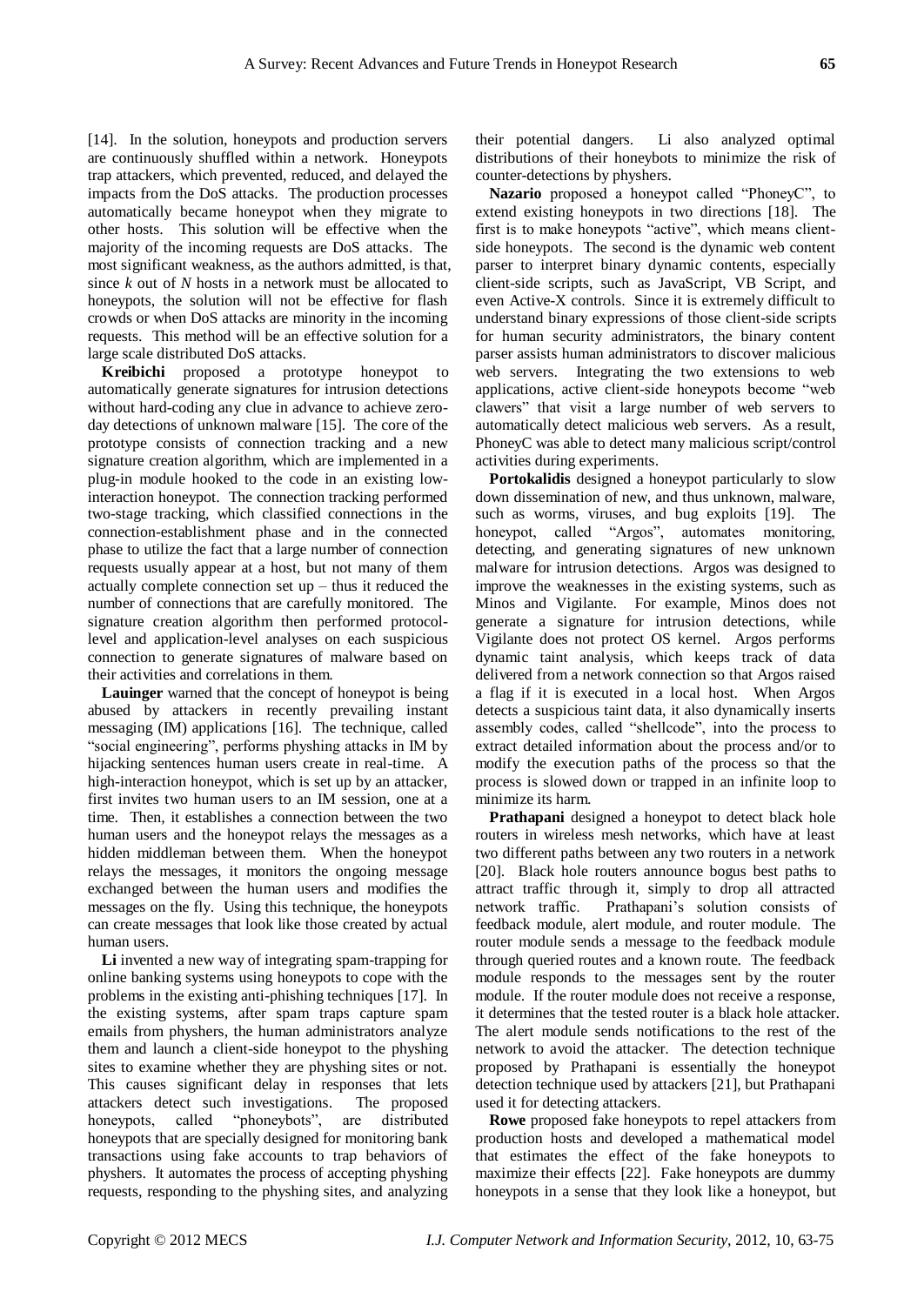they are not performing any real feature typical honeypots perform. The goal of fake honeypots is to repel attackers from a production network by intentionally exposing themselves to attackers. The solution counter-utilizes the fact that many attackers avoid network hosts where honeypot is running nearby. However, too obvious appearance of fake honeypots may let attackers counter detect them to be fake, while too subtle indication of a honeypot will not maximize their effects. A mathematical model was introduced to maximize the effect of the fake honeypots, using some parameters, such as the probability of a system being a honeypot, the benefit expected by an attacker from compromising a production host, and the cost for compromising a host.

**Webb** developed a high-interaction honeypot to cope with currently popular social spamming [23]. Social spamming is sending spam messages to innocent human users in social networking services to guide them to malicious web sites. The proposed high-interaction honeypot analyzes "friend invitation requests" spams in MySpace. Webb created 51 dummy personal profile accounts in MySpaqce. Running behind each dummy page, the honeypot waited for incoming friend invitation requests from spammers, downloaded the spammers' profiles, recorded their origin network addresses, and identified the spammers' geographical location for further analyses. Webb found that the most popular spamming targets were Midwestern states, and that the most popular home of the spam profiles was California. As much as 57.2% of the spam profiles used the same "About Me" content. Spam profiles used thousands of URL's and various redirection techniques to funnel to a handful of destination web pages. Webb also found that the spamming behaviors in spam profiles follow distinct temporal patterns.

**Zhuge** proposed a new honeypot, called "HoneyBow", to automatically detect and capture malware, such as viruses and worms, without requiring human security experts manually investigating output data from honeypots [24]. A component in HoneyBow, MmFetcher**,**  detects the modifications of files by comparing their initial MD5 hash after it intentionally lets malware modify its files. When any modification is detected, the process that made the modification is captured as malware and MmFetcher restores the initial copy of the files. Another component, MmWatcher, monitors system calls that perform file creation and modification, which triggers intrusion detection. Finally, MmHunter monitors code being executed like a debugger to detect malware's suspicious activities.

## III. UTILIZING HONEYPOT OUTPUTS

Since the introduction of honeypots, honeypots have been a domain of network security experts. The main reason behind this has been that understanding and utilizing the raw data collected by honeypots requires thorough analysis skills, which also requires comprehensive expertise in network protocols, applications, network hardware equipment, operating systems, and even user management. Moreover, those skills require experience in network security administration. These prerequisites have inhibited the adoption of honeypots as a popular tool for enhancing network security, despite their potential. In the last five years, much has been done to ease and even automate the raw data processing, and to integrate advances in other related areas, such as intrusion detections, data mining, expert systems, artificial intelligence, and even game theories. This section focuses on summarizing such recent advances in honeypots.

**Chen** integrated intrusion tolerance into network security forensics using honeypots, which Chen called "dynamic forensics" [25]. The solution makes sure that data gathered for forensic analysis is reliable even if those attacks have tried to modify the data. Its key component is the intrusion detection that monitors threats. When the threat level is high, the forensic system is dynamically activated. If the threat warning is validated by the dynamic forensic system, the traffic is automatically redirected to the honeypot. If attacks progress beyond a certain point, all traffic is cut off to avoid modifications of the collected data by attackers. The attacks are then analyzed and the signatures will be extracted to detect future attacks. An agent, called "Evidence Collection" Agent (ECA)", keeps logs and data for all alerts as well as the firewall/load balancer which acts as a redirector when the alert level exceeds a threshold.

**Cooke** studied the possible threats to honeypots by bots [26]. Although honeypots are tools to detect and prevent bots, Cooke's survey on bots revealed that the recent advances in bots have been posing serious threats to honeypots. Cook performed experiments in which a honeypot was installed to observe that the honeypot was repeatedly compromised by attacks from bots, sometimes by two bots at once. These stunning findings imply that the recent bots are strong so that special honeypots to protect honeypots are needed. Cooke proposed "super honeypots" that are honeypots for honeypots. Cook designed the super honeypot in the following way. First, deceptive honeypots that intentionally let bots infect and compromise them are set up. Then, the super-honeypot monitors the deceptive honeypots to capture, learn, and prevent such bots.

**Dantu** proposed a new architecture, which detects worms by monitoring the rate of their outgoing connections. The new architecture slows down the worms by throttling the rate of creation of new outgoing connections based on a closed feedback loop control [27]. The primary contribution by this work is in designing, tuning and performance-testing of the closed-feedbackloop control for throttling outgoing connections. Dantu applied Proportional, Integral, and Derivative (PID) algorithm which throttles outgoing connections to a designated set point for reducing spreads of worms. The authors found that the algorithm significantly slowed down the spread of worms by approximately five times. With containment (killing infected processes and blacklisting hosts) using multiple-feedback loops and intelligently queuing the connections, spreads of worms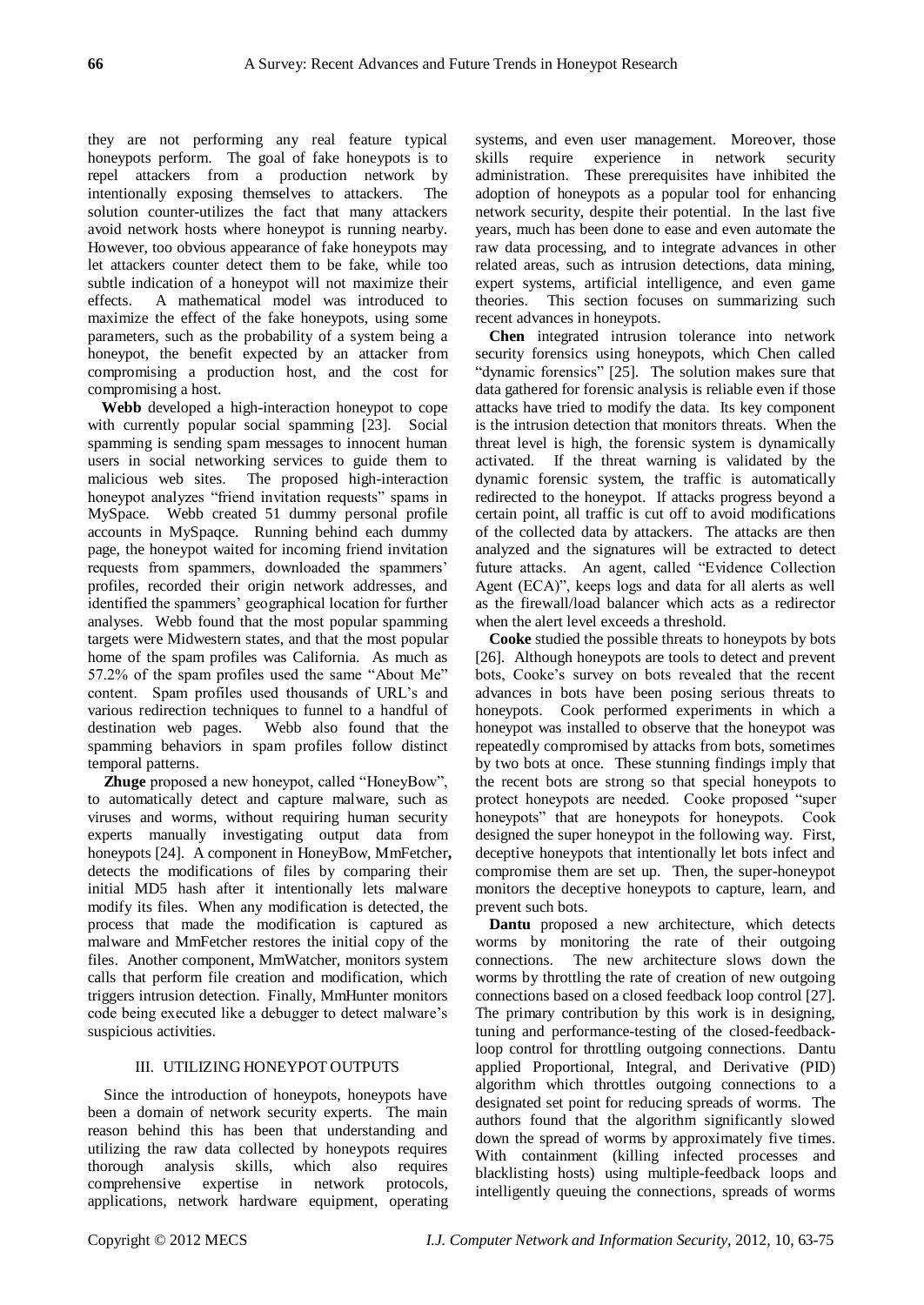could be stopped with a significantly fewer number of hosts infected.

**Fairbanks** proposed a new method to overcome a limitation in data collection within Linux Virtual File System (VFS) and possible modifications of files by attackers [28]. The limitation is the inability to identify file names from the i-nodes. When forensic analyses need to identify the file names whose i-nodes raised some warning for possible security anomalies, there is no easy way to identify their file names since their linkages are unidirectional (only from filenames to their i-nodes). The proposed method solves the problems by altering the VFS code in the Linux kernel in such a way that the kernel saves a data structure called "dentry", which contains the backward link from an i-node to its filename. Saving the dentry to a remote file through serial connection also can be used to analyze what files attackers changed or executed even if they alter log files to cover their attacks.

**Francois** applied intersection graphs to detecting coordination in distributed attacks that are collaboratively performed by a group of remote hosts that have different source addresses while there is no clear overlap in their message contents [29]. Intersection graphs were used to identify responsible nodes, called "central nodes", in hidden coordination in distributed attacks by profiling communication patterns in seemingly unrelated nodes. The authors compared the results from the intersection graphs between distributed honeypots and network telescopes to conclude that distributed honeypots were better in recognizing the source addresses in hidden coordinated attacks, while network telescopes were better in detecting target network services by such coordinated attacks when attacks were not frequently performed.

**Hoepers** designed and implemented a standard protocol to exchange output data from heterogeneous honeypots [30]. The standard protocol also aimed to coordinate activities in heterogeneous honeypots. The protocol was proposed to integrate many distributed honeypots and coordinate them for better and quicker detections of network security threats. In designing the standard, Hoepers identified properties and designs that should be satisfied by such a protocol. Hoepers proposed inter-operability, open systems, syntax that describes semantics, object-oriented encoding, and future extension of data analyses in the standard protocol.

**Krasser** argued the importance of visualization of data collected by honeypots to assist analysis on the data to cope with the two current problems in the data analyses. The first problem is that it is extremely labor intensive or hard for detecting anomalies from huge volume of data collected by honeypots, while the second problem is that investigations on data require special skills, experiences and training [31]. Krasser visualized time lines, packet size, distributions of the source IP address, protocol types, duration of each connection and local ports accessed, with additional visualization options of live packetcapture display, animated playback feature, manipulation by a pointing device for interactive capability, animated scatter-plots, and three-dimensional display features with zoom and pan.

**Mohammed** proposed Double Honeynet and Principal Component Analysis (PCA) to enhance accuracy in signature generations for polymorphic worms, which is a difficult task since polymorphic worms continuously modify themselves to avoid their precise fingerprinting [32]. The proposed system catches a worm in the first honeynet, the worm is then allowed to infect other systems in the second honeynet. The worm can move back and forth between the two honeynets, evolving as it goes. Each version of the worm is captured as the worm repeats infection between the two honeynets. All versions are analyzed using PCA to produce a signature that can be used to detect the polymorphic worm using intrusion detection systems.

**Narvaez** assessed their hypothesis on a weakness in high-interaction honeypots implemented on a virtual machine (VM) using experiments [33]. Narvaez hypothesized that such high-interaction honeypots should have less success in identifying websites that host malware in drive-by-download attacks if malware are able to detect VM implementations of honeypots. The authors set up two systems, a honeypot on a VM and another on a full system (Capture-HPC was used for both). The honeypots were connected to the same set of known malicious websites and compared for their effectiveness in detecting the malicious web sites. The results suggested that use of a VM in implementing a high-interaction honeypot would not negatively affect the likelihood of counter-detections by attackers, which was one of the concerns McCarty raised in his paper [21].

**Newsome** developed a solution called "polygraph" to cope with polymorphic worms in automating their signature generations with low false negatives and low false positives while using network flows that may contain noise to generate the signatures [34]. The solution extracts a signature that consists of multiple disjoint content substrings for a polymorphic worm, instead of a particular fixed substring to achieve the accuracy. The solution first discovers tokens, which are the substrings that have to appear in a specific order or the special case of regular expression using clustering techniques. To efficiently extract signatures, the solution classifies the contents to three major sections of invariant, wild card, and code bytes data sections. The authors concluded that content-based filtering with effective signatures would be still useful, contrary to the widespread rumors that are skeptical about their usefulness.

**Raynal** described a procedure of information assurance forensics using honeypots [35, 36]. Raynal described the suggested forensic procedure in investigating server intrusion incidences to find their purposes and the techniques used by the intruders, as well as the tools they used. The proposed forensic procedure consists of network activity analyses, system and file analyses, and evidence gathering. What this paper implied is that the true challenge in using honeypots is in how we should develop systematic methods to utilize the data collected by honeypots to efficiently prevent known and unknown network security attacks, as well as the methods to disseminate such skills and experiences.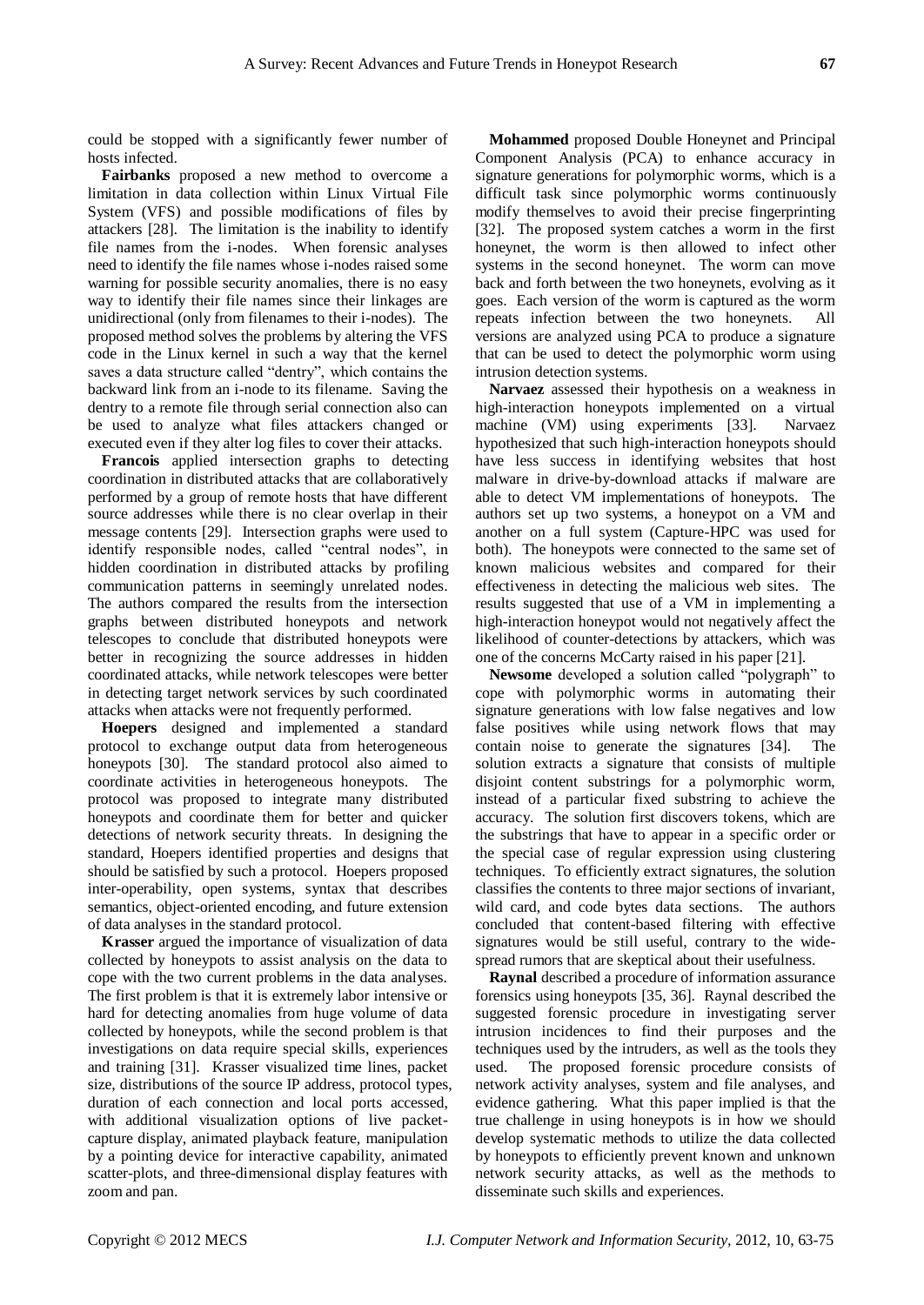**Su** applied data mining techniques to automating discoveries of new attack patterns from data collected by honeypots [37]. The authors introduced the concept of "episodes" to identifying new unknown attack patterns. Episodes are defined as a series of events where the events are identified based on their basic patterns of serial, parallel, or complex events, which are a combination of serial and parallel events. The authors then applied two episodes mining algorithms of WINEPI and MINEPI proposed by Mannila [38] to the data collected by distributed honeypots, called "KFSensor". The authors demonstrated the capability of the data mining approach by discoveries of redundant and correlative episodes, which detected the Korgo, Shelp, and Sasser worms. The authors showed that the algorithms would be effective in finding short repetitive episodes that are generally innocuous.

**Tang** proposed "double honeypot" to effectively extract signatures for detecting polymorphic worms to achieve their zero-day detections [39]. It consists of inbound honeypots, outbound honeypots, and address translators. Tang also proposed a new method of data analysis applied to the data collected by the double honeypot, called "Position Aware Distribution Signatures" (PADS)". The double honeypot counter-utilizes the fact that worms open outgoing connections. By monitoring such unexpected outgoing connections from an inbound to an outbound honeypots, worms can be identified easily. PADS was designed to increase the chances of detecting polymorphic worms by allowing possible variations in a signature, instead of "all fixed symbols" in the existing signatures. To control "variations" in each position in signatures, PADS uses the byte frequency distribution, which specifies what variations are how likely possible in each position in a signature string.

**Thonnard** developed a framework for efficiently detecting unknown attack patterns from honeypot raw output data [40]. This paper addressed the trade-off problem between the amount of effort security administrators have to invest to their investigations of raw output data and the quality in how successfully they can extract attack patterns from the output data. Thonnard applied a data clustering technique, and similarity distance to solving the trade-off problem in conjunction with graph-based approach. The graph-based approach used graphs to represent topological relations among the clusters, identified by their similarity distance. Thonnard discussed possible metrics that could be used for identifying clusters and calculating the similarity distance, as well as how they would make sense.

**Trivedi** analyzed instant messaging spams ("spims") using honeypots [41]. Trivedi set up honeypots as open proxies and analyzed spims they observed. Trivedi found that the purpose of the most of the spims was to guide innocent users to malicious web sites. To avoid detections, many spimers used different first-destination URL's, in which URL redirection was used to take the victims to malicious web sites. Many spimers used a technique, "randomized markup text", which added some extra characters to text lines in messages to avoid

detections by intrusion detection systems. Trivedi's experiences demonstrated uses of honeypots for emerging network applications that cause new security threats.

**Wagener** proposed a model to verify how well a traffic monitoring system, such as honeypots, would be able to reassemble TCP sessions [42]. The proposed models quantified the confidence level on the data collected by honeypots especially when the data was used for network forensic analyses. Reassembling TCP sessions is a process of recognizing TCP sessions by identifying and grouping TCP packets that belong to the same TCP session to understand what is happening or has happened in the session. The focus was on quantifying errors that could occur during reassembles of TCP sessions. The types of errors Wagner's model quantified included neglected IP fragmentation rate, incomplete packet capturing rate, and misrecognized TCP session counts (and some more). Expected future work in the area would be thorough performance analyses and performance comparisons with existing verification models.

**Yegneswaran** studied the effectiveness in various analysis techniques to distinguish worms, bots, and anomalies caused by miss-configurations by human network administrators using the data collected by honeypots [43]. The authors described temporal source counts, arrival window adjustment, inter-arrival distribution analysis, destination-net scan foot printing, first destination preference, source-net dispersion analysis, per-source scanning profiling, and source lifetime analysis. Yegneswaran applied the techniques to each suspicious case observed at a honeypot and inferred the type of incidents for each case. Yegneswaran validated their inferences to conclude that their techniques were reliable.

**Zhao** designed a solution to prevent spreads of worms using honeypots [44]. The core of the solution is a model that predicts the propagation of worms. The model categorizes the state of each host as susceptible, infectious, or immune, to estimate the rates of infection, which determines the necessary actions to be taken for each host. The solution divides a network into parts, with honeypots deployed at some host computers in a network, called "hub nodes". In the model, Zhao developed a systematic method that optimizes a number of honeypots to be deployed, which will maximize the effect of stopping spreads of infections.

## IV. HONEYPOT CONFIGURATIONS

Another factor inhibiting popular adoption of honeypots is the difficulty in tuning honeypots. Honeypots are traps that monitor attackers' activities without being detected. Just like real traps, honeypots must be carefully configured to attract the right targets. Therefore, the honeypot operators must consider what activities should be monitored, whose activities should be monitored, when such activities should be monitored, and so on. If it is incorrectly configured, a honeypot not only fails to draw its prey, but also can be hijacked by attackers. Blindly capturing a huge volume of network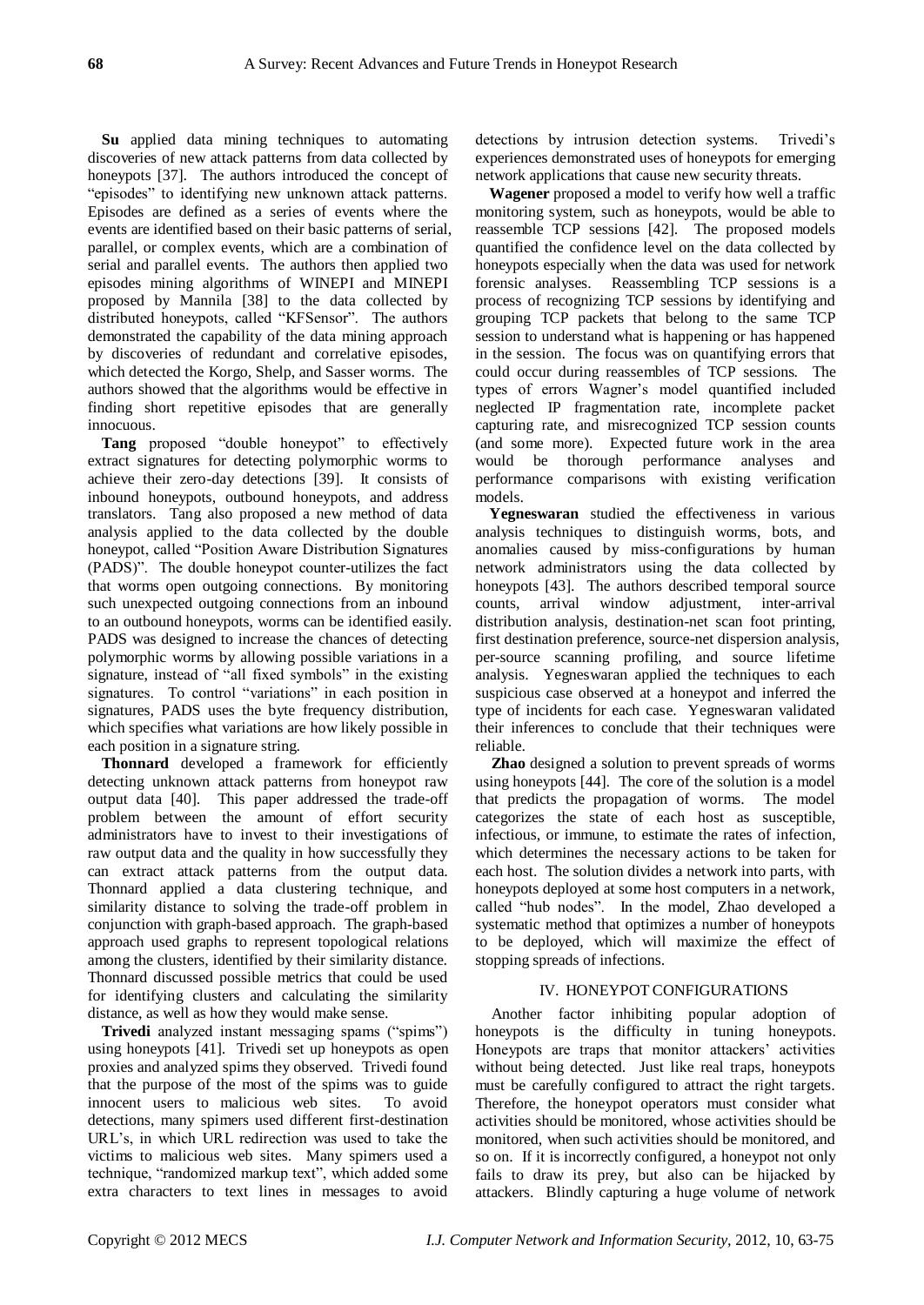activities can also make subsequent data processing extremely difficult. Thus, it is extremely important that honeypots are configured to satisfy specific objectives. This section focuses on describing the recent significant contribution by honeypot research to ease and even automate honeypot configurations to maximize the effectiveness of honeypots for given objectives.

**Briffaut** developed the architecture of distributed highinteraction honeypots that monitor anomalies, especially possible abuses and hijacks on high-interaction honeypots, to automate frequent reinstallations of such illegally modified high-interaction honeypots [45]. Briffaut developed the architecture as a solution for a trade-off problem between low-interaction and high-interaction honeypots. The solution monitors the current status of each distributed high-interaction honeypot deployed in a network, frequently examines its status using intrusion detection and other tools, and automatically reinstalls a whole system if any anomaly is detected. The real challenge in the solution will be how to update "clean system image" while each system can sometime change in legitimate ways. This most probably requires logging every single activity in each high-interaction honeypot. Also, frequent reinstallations of the high-interaction honeypots will significantly increase their downtime, which can be another target of DoS attacks.

**Carroll** applied the concepts in the game theory to determining the optimal distribution of honeypots within a network [46]. Carroll classified four types of systems: normal production systems, fake normal systems (honeypots camouflaged as production systems), honeypots (not camouflaged), and fake honeypots (production systems camouflaged as honeypots). The authors developed models to achieve equilibrium between attackers and defenders using the four classifications. They used case studies to show how these models could be applied to distributions of honeypots. Although the models took a quite naive view of the defender-attacker relationship, these techniques could prove useful in distribution of honeypots, especially if combined with a dynamic honeypot distribution technique such as the one developed by Wang [47].

**Chen** offered advices and guidance on setting up a honeypot specifically for detecting and studying SQL injection attacks [48]. Chen argued that the honeypot should be highly interactive for all database related activities. Another suggestion was to have other nonproduction systems use the server to make the honeypot appears as real as possible. The system should allow attackers access up to the point of data manipulation. Monitoring and restricting the use of certain procedures were recommended since these could be used to alter the system. The authors also suggested that a proxy between the web and database servers could be used to stop certain SQL commands from reaching the database. The suggested design would use a honeynet to simulate a real network. This honeynet would forward all SQL injection attacks to a high interaction honeypot with a database server. This database should be populated with reallooking data. The authors also suggested using honey

tokens, which are data that is not real but can be traced when it is used. The final consideration was to make sure that the database should not be too easy to access.

**Hecker** developed a system, "Honeyd Configuration Manager", for dynamic deployments of low interaction honeypots based on the needs detected by network scans [49]. The manager used Nmap to scan a network and gather details on the systems on the network, including operating systems and open ports. After the entire network is scanned, the configuration manager deploys and starts low-interaction honeypots based on the configuration files. The configuration files are introduced to allow administrators to set open ports and a network address to each honeypot, as well as to specify which server services should be emulated at each honeypot. The authors identified the possible future work for high interaction honeypots; passive network scanning to create a more realistic honeynet, dynamic modification of running honeypots, and overall improvements in the system emulation by the honeypots.

**Kohlrausch** described their experiences in analyzing the data collected by a honeypot testbed using Argos for detecting W32.Conficker worm [50]. The honeypot used "Dynamic Taint Analysis (DTA)", which marked each byte of data received from the network and traced its activities within a debugger. DTA was implemented by a combination of Argos honeypots, Snort intrusion detection system, and a debugger. Argos checked for unknown threats, while Snort was used to detect known attacks, each of which marked suspicious data for subsequent activity tracing by the debugger. The authors reported that the primary difficulty was in determining the meaning and contribution of each activity to the attacks due to a large volume of detailed data. Output from the honeypot also contained data about multiple unrelated attacks, which made the analysis even harder. Kohlrausch suggested that data output based on network flows would be a simple but an effective technique to significantly mitigate the difficulties.

**Spitzner** presented techniques for detecting insider threats using honeypots and honey tokens [51]. Spitzner pointed out that insider threats have challenges different from outsider attacks, as that the malicious insiders are given access to the system and are much more familiar with it. To help catch such malicious insiders, honeypots should be moved into the network and can take up all unused IP addresses. Also, because they are familiar with the system, all of the honeypots must be high interaction. The malicious insiders must be directed to the honeypots rather than hoping they come across them on their own. Attackers of this type are after information that they can use, therefore the honeypots must provide data that the attackers will want but do not need to know. This could include false business plans and design specifications. These false documents, as well as the password to log in such servers can be honey tokens.

**Wang** developed a method to dynamically distribute different types of honeypots to different places in a network [47]. The proposed method automatically adjusts distributions of high, medium, and low interaction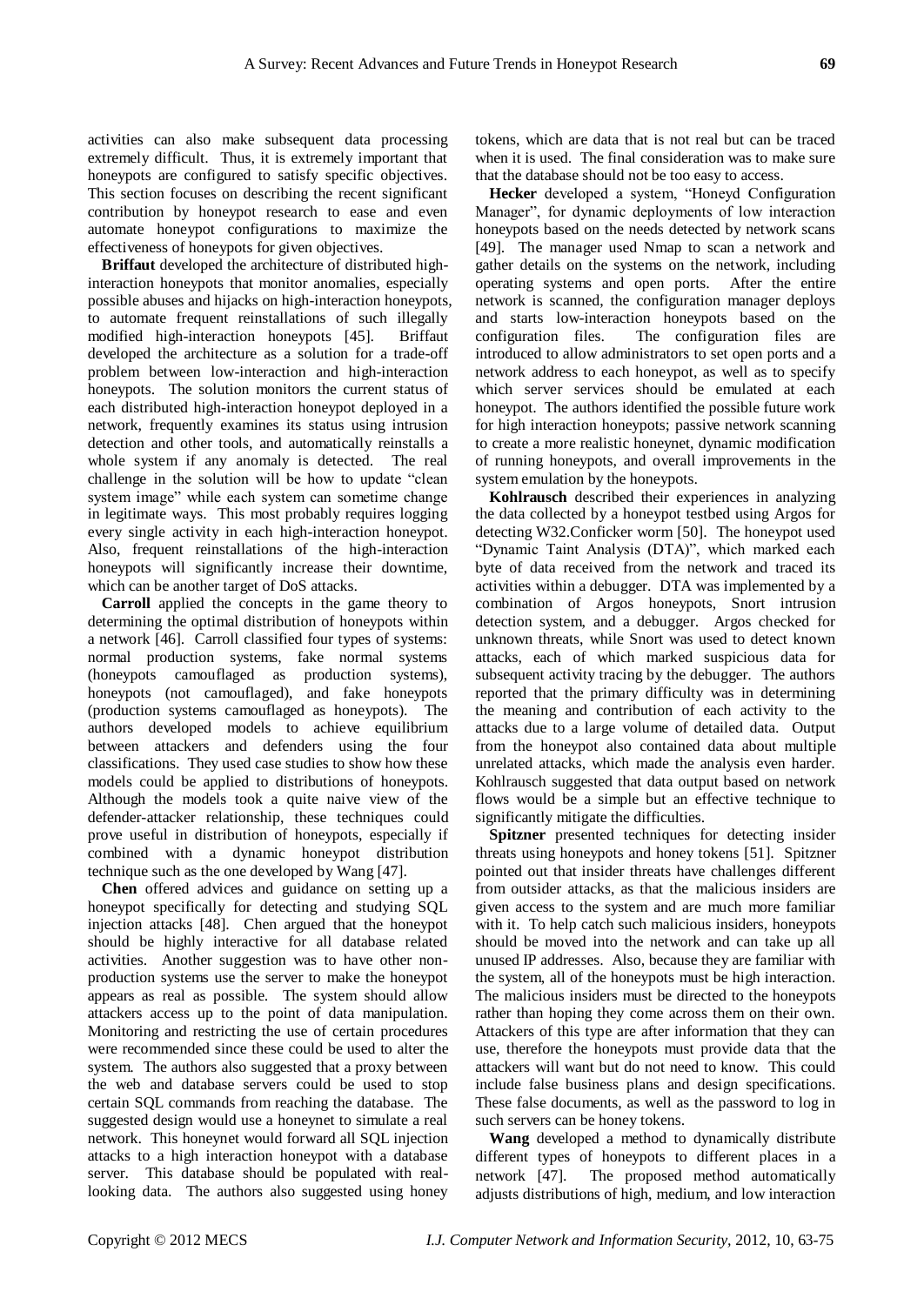honeypots. The low interaction honeypots are basically sensors for known attacks, with the medium and high interaction honeypots acting as full systems to trap and analyze unknown attacks. The core of the solution is the formulas that optimize distributions of the three different types of honeypots. The system divided the network into four zones: outside the firewall, on the intranet, in the DMZ, and in a sub-network. As attacks are detected within the network, the system determines which zones, which level, and the number of honeypots to distribute using the formula on the fly. Through experiments, the authors showed that their system was capable of slowing down and stopping attacks at a greater rate than static deployments.

## V. HONEYPOT ANTI-DETECTIONS

Honeypots monitor and collect information about attackers' behaviors and their procedures for launching attacks. This is performed to prevent future occurrences of the attacks and even to collect forensic evidences for subsequent legal prosecution of the attackers. Thus, the true value in honeypots is in monitoring attackers' activities without being detected. Thus, from the attackers' point of view, detection of honeypots is vital and they have developed various, but systematic, honeypot detection methods, most of which are highly tuned to particular types of honeypots. During our literature review, we found that one of the most active front lines in recent research on honeypots is the battle between honeypot detection and anti-detection.

**Dornseif** demonstrated how honeynets could be compromised and controlled by attackers without any substantial logging as an antithesis to a wide-spread belief that honeynets are hard to detect and that attempts by attackers to detect and diable honeypots will be easily monitotred [52]. Dornseif analyzed the Sebek module, which are used in high interaction honeypots to log data, and described four methods to detect, disable, and circumvent Sebek, which showed that detecting Sebek was a fairly easy task against the wide-spread belief. Dornseif suggested to implement Sebek by a kernel patch instead of an add-on module to avoid detection. Using random or decptive names for symbols and variables and using decoy variables in high-interaction honeypots are also suggested as other techniques to avoid detections of honeynets.

**Holz** described major existing honeypot counterdetection techniques to conclude that high-interaction honeypots are facing serious challenges of counterdetection by attackers [53]. The authors described major known techniques to detect User Mode Linux (UML), VMware, Chroot, and Jails, as well as the execution mode of the processor (many VMwares run processors in supervisng mode) for examples performed by many attackers. The authors also discussed that the execution timing technique, as a general detection method for highinteraction honeypots, is effective in detcting processes running on top of a virtual machine. With those existing detection techniques, the authors conclueded that, for many honeypots running in the Internet today, detection is not a diffucult task any more. The authors also expected that some tools that automatically perform honeypot fingerpriting would be developed and distributed in underground coomunities so that it will be an easy task even for non-skilled attackers.

**McCarty** studied how a anti-honeypot tool, called Honeypot Hunter (developed by Send-Safe), worked, which was designed to help spammers detect honeypots that act as open proxy relays [21]. In testing potential honeypots, Honeypot Hunter created a local mail server and connected to a target system proxy. It then attempts to proxy from the target back to itself. If the target claimed this attempt was successful, but the mail server did not see the connection, then Honeypot Hunter knows it had likely found a honeypot. Honeypot Hunter also sent test emails through a target system and see if they were delivered. If they did not make it through, then the target was likely a honeypot.

**Mukkamala** studied detection techniques for lowinteraction honeypots and honeypots running in virtula machines, which are basis for many high-interaction honeypots, by perfogming timing analysis, analyses on avilable server services, and TCP/IP fingerprinintg [54]. Timing analysis measured the response time from a server and detceted honeypots by slower response from honeypots than real production servers. Mukkamala suggested a threshold of  $4.4 \times 10^{-4}$  seconds to distinguish between physical and virtual systems. Analyses on network servers tested the servers for any missing feature the servers should offer, utilizing the fact that many honeypots do not implement full features particular production servers implement or they do not fully implement responses from real servers. TCP/IP fingerprinting is similar to missing network server tests in that it detects honeypots by examing information in the TCP and IP hdeaders, utilizing the fact that the responses from honeypots and production server are not completely identical.

Perdisci proposed a method, called "noise injection", to defeat existing automated signature generators for worms [55], especially the one developed by Newsome [34]. Noise injection is a technique to intentionally confuse the signeture generator to prevent it from accurately recognizing the invariant bytes in polymorphic worms, by sending extra network traffic flows which are similar to the flows that contain the polymorphic worms, but without containing the invariant bytes. Perdisci demonstrated that by well crafting the noise, the signature generator proposed by Newsome failed to capture the invariant bytes in polymorphic worms even at a noise level (the ratio of noise and the invariant bytes in their counts) of 50%, while Newman initially claimed that the generator would tolerate up to 80% of noise. Perdisci's work suggested that emerging counter-attacking methods to existing honeypots and signature generations using honeypots are a major category in future honeypot research.

**Wang** studied advanced botnet designs to prepare for future attacks from botnets. In predicting the ways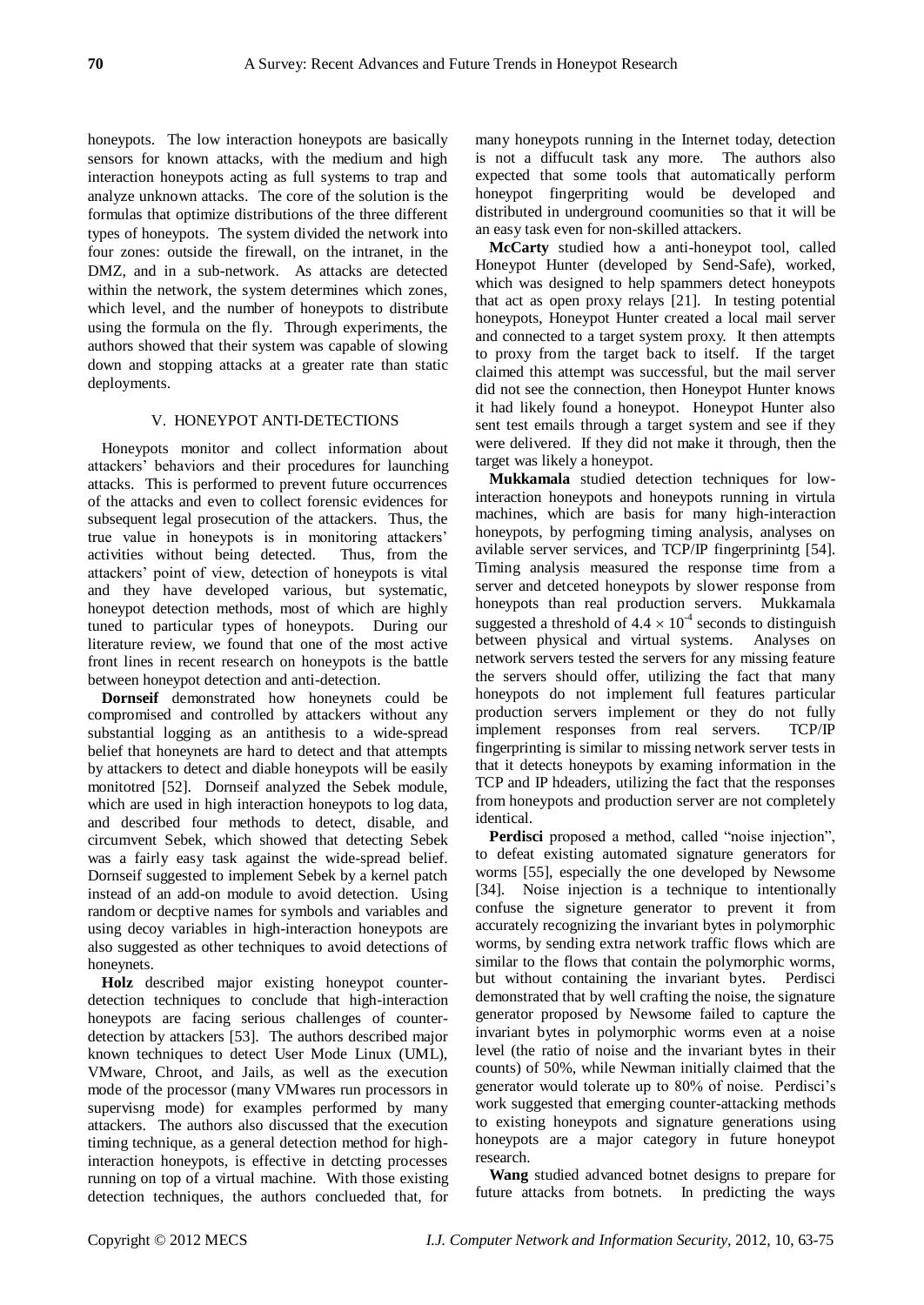botbnets would evolve in the future, Wang designed an advanced hybrid peer-to-peer botnet, which is harder to shut down, monitor, and hijack, compared with the current botnets [56]. The key of the proposed hybrid botnet is having two classes of bots, one called "servents" that are publicly accessible in the global Internet and the others called "clients", which are hidden from global access using private addresses or connected behind a firewall. By having some bots out of global access, the proposed botnet is designed to be hard to shut down even when some of the bots in a botnet are detected and their peer lists are obtained by security administrators. In coping with this type of botnets, the authors suggested to poison botnets by deploying a large number of honeypots, with static IP's, to saturate the peer-lists and gain as much detail as possible to shut down a botnet. Another possible solution would be submission of a large number of fake bots.

**Yegneswaran** compared the performance of four IP address shuffling methods of UBS (Uniform Block Shuffling), NBS (Non-Uniform Block Shuffling), PSS (Per Source Shuffling), and SGS (Source Group Shuffling) by mathematical analyses on shuffling interval, the size of data structure to keep track of address blocks for honeypots and production servers, number of live connections possible, and resilience against flooding DoS attacks [57]. The performance of the four methods was also measured and compared in packet delay, packet-loss rate, and connection disruption rate using experiments, which indicated no major significant difference in the four methods in the measurements.

**Zou** studied the techniques botmasters used to detect and avoid honeypots. The techniques described by the authors are based on an assumption that the honeypot administartors have liability constraint that they can not allow their honeypots to participate in attacks [58]. In one of the techniques, botmasters first send attacking messages to bots, some of which can be honeypots. The attacking messages should be the ones that command each bot to initiate some actions to a remote target host. Assuming that bots are supposed to make whatever attacking actions commanded by a botmaster, any host that fails to take part in the attacks must be a honeypot, which will be removed from the network, and thus avoided.

## VI. LEGAL/ETHICAL ISSUES ON HONEYPOTS

*Disclaimer*: As noted in the articles that follow, there is little to no legal precedent concerning the use of honeypots. What follows is an overview of how the authors believe the laws apply in the United States. For valid legal advices, it is best to consult a lawyer.

Legal and ethical issues related to the use of honeypots and of the data collected thereby, have recently been serious concerns in the field of network administration. The essential problem is that there has not been consensus by the network community regarding what activities are considered acceptable and what are not. For example, since honeypots monitor and collect information about users, privacy issues have recently been a major concern. However, if we prohibit any monitoring activity using honeypots in order to maximize privacy, then honeypots cease to be relevant. The question is where to draw the line. Although recent discussions on this issue in the past five years have contributed to development of "quasi consensus", there are still many other issues on which we have yet to reach a consensus. This section focuses on the recent discussions of possible legal and ethical issues related to honeypots, and efforts to obtain consensus on the issues.

**Rubin** argued that researchers and security professionals should ensure that their methods are legal and ethical [59]. For example, network sniffing can be illegal under wiretapping laws, with the following exceptions: for the purpose of protecting rights and property, if the user is notified, or with specific direction from certain government agencies. Entrapment may prevent prosecution of a hacker, but it must be proved that honeypot owner went above and beyond normal practices to entice the hacker to commit a crime that they would not normally commit. Advice is also given to avoid attacking attackers; it is illegal especially if the machines that launched the attack belong to innocent users. A honeypot owner may be held liable if a honeypot's resources are used to commit crimes. Rubin also advises to be careful whenever performing research on viruses and worms: dissection, analysis, and creation of proof of concept viruses and worms involve risk of accidental release. Furthermore, effort must be made to disclose discovered vulnerabilities to a company long enough to develop patches before releasing them to the public, but not so long that the company is not put under pressure to fix the problem.

**Scottberg** discussed the ethical and legal dilemma that must be evaluated when operating a honeypot [60]. It is noted that since there is almost no legal precedent regarding the use of honeypots, most of the information presented is simply a well educated guess as to how the laws apply. Entrapment by honeypots typically only applies to law enforcement agencies. However, precautions and legal counsel should be taken if a system administrator intends to prosecute attackers. It is further stated that although privacy laws are not applicable to data stored on an illegally accessed system, the logging of data sent through a honeypot may be considered an illegal wiretap. The authors do not believe this will hold up in court given that since honeypots do not provide user accounts, they should not be bound by common carrier legislation. The last advice for a private honeypot operator is to review liability laws with their lawyer. Under existing liability laws, a honeypot operator could be prosecuted if they are found to be lacking in due diligence or even gross negligence if a compromised honeypot is used to attack other systems.

#### VII. CONCLUSIONS

This paper summarizes our survey on the recent advances and the current trends in honeypot research. We recognized five major areas in the current honeypot research and summarized 60 papers published mostly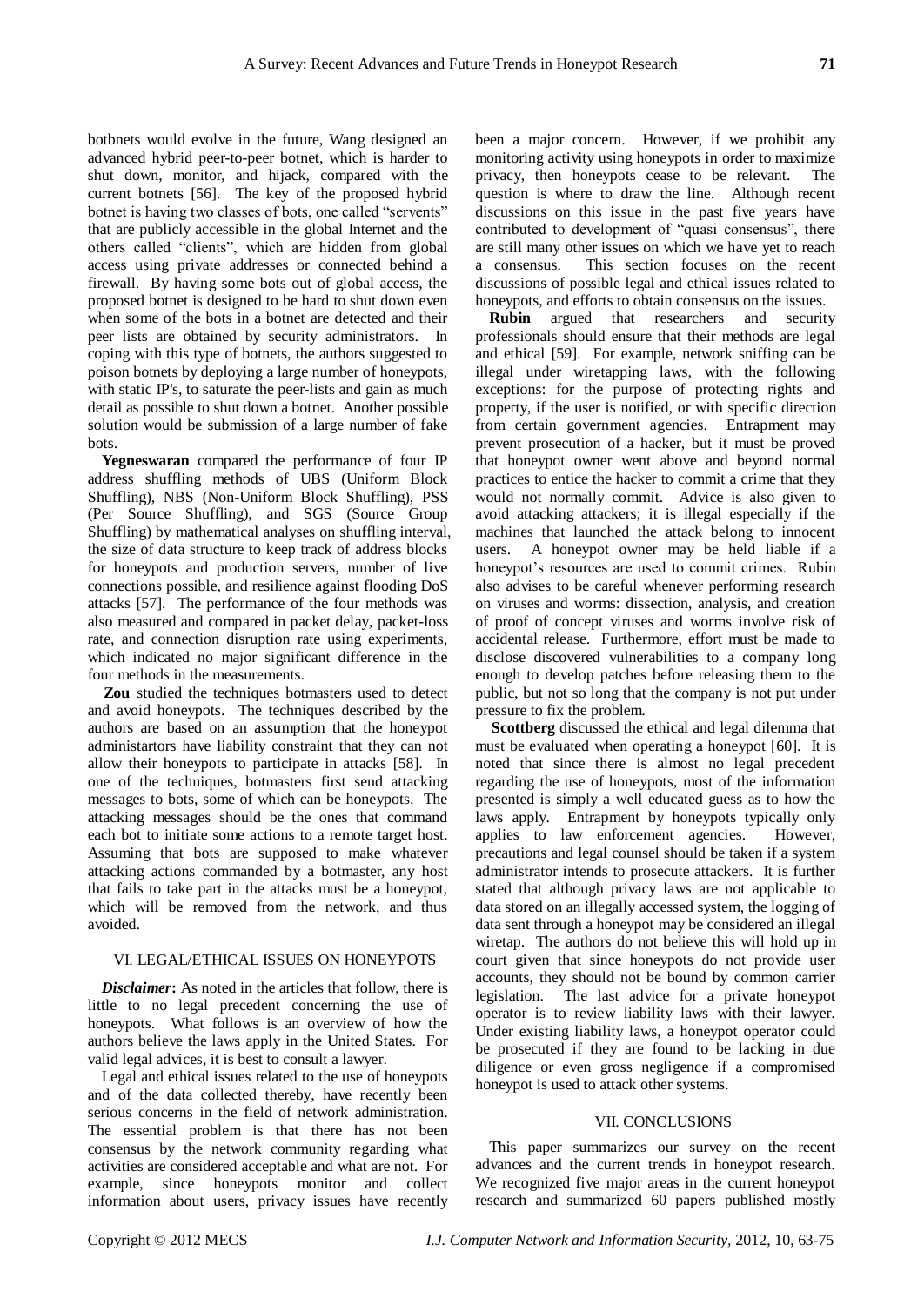after year 2005 based on the five areas. The five areas are  $\mathbb O$  new types of honeypots,  $\mathbb O$  utilizing honeypot output data, <sup>3</sup> configuring honeypots, <sup>4</sup> honeypot antidetection, and  $\circledcirc$  legal issues in using honeypots.

Section II summarizes new types of honeypots, in which honeypots have been improved to cope with the recently emerging security threats. Another evolution is integration of honeypots with other security solutions, such as anomaly and intrusion detection. Table 1 summarizes the papers in this category.

| <b>①</b> New types of honeypots |                    |                                |  |  |
|---------------------------------|--------------------|--------------------------------|--|--|
|                                 | Threat             | Author                         |  |  |
| New threats                     | bots               | Alberdi [7]                    |  |  |
|                                 | denial of service  | Das [11], Khattab [14]         |  |  |
|                                 | exploiting routers | Ghourabi [12], Prathapani [20] |  |  |
|                                 | malware            | Portokalidis [19], Zhuge [24]  |  |  |
|                                 | phishing           | Lauinger[16], Li[17], Webb[23] |  |  |
|                                 | attack web servers | Alosefer [8], Nazario [18]     |  |  |
|                                 | Purpose            | Author                         |  |  |
| New concepts                    | trade-offing       | Adachi [6], Bailey [10],       |  |  |
|                                 | low/high hp's      | Jiang [13], Mukkamala [54]     |  |  |
|                                 | anomaly detection  | Anagostakis [9]                |  |  |
|                                 | intr. detection    | Kreibichi [15]                 |  |  |
|                                 | avoid hp hijacking | Jiang $[13]$                   |  |  |
|                                 | fake honeypots     | Rowe [22]                      |  |  |

Table 1 – Summaries of Section II

Section III focuses on advances in honeypots with regard to utilizing the data collected by honeypots. The majority of the literatures in this area focus on how to assist security administrators in investigating honeypot data for discovering both known and unknown security threats. Others discuss particular procedures to utilize honeypot output data for discovering and studying specific network security threats. Table 2 summarizes the contributions in this category.

| <b>2</b> Utilizing honeypot output data |                   |                                  |  |  |
|-----------------------------------------|-------------------|----------------------------------|--|--|
|                                         | Purpose           | Author                           |  |  |
| analysis<br>hata                        | for general       | Dantu[27], Francois[29], Su[37], |  |  |
|                                         | threats           | Krasser [31], Thonnard [40]      |  |  |
|                                         | for worms         | Mohammed [32], Newsome[34],      |  |  |
|                                         |                   | Tang [39], Kohlrausch [50]       |  |  |
|                                         | for bots          | Yegneswaran [43], Zhao [44]      |  |  |
|                                         | for spams         | Trivedi [41]                     |  |  |
|                                         | Purpose           | Author                           |  |  |
| Procedure                               | honeypot data     | Cooke [26], Fairbanks [28],      |  |  |
|                                         | contamination     | Narvaez [33]                     |  |  |
|                                         | forensic analysis | Chen [25], Raynal [35, 36]       |  |  |
|                                         | honeypot data     | Hoepers [30]                     |  |  |
|                                         | integration       |                                  |  |  |

Table 2 - Summaries of Section III

Section IV focuses on the recent research regarding how to assist security administrators in setting up, customizing, and configuring honeypots for particular security administrative objectives. Table 3 summarizes the contribution in this category.

| <b>3 Configuring honeypots</b> |                              |  |  |  |
|--------------------------------|------------------------------|--|--|--|
| Purpose                        | Author                       |  |  |  |
| optimum deployment of          | Briffaut [45], Carroll [46], |  |  |  |
| distributed honeypots          | Wang [47]                    |  |  |  |
| dynamic deployment             | Hecker <sup>[49]</sup>       |  |  |  |
| detect SQL injection           | Chen $[48]$                  |  |  |  |
| detect W32.Conficker           | Kohlrausch [50]              |  |  |  |
| malicious insiders             | Spitzner [51]                |  |  |  |
|                                |                              |  |  |  |

Table 3 - Summaries of Section IV

Section V summarizes the results of our survey on the problem of honeypot counter-detection by attackers and solutions to the problems. Table 4 summarizes the contribution in this category.

| 4 Honeypot anti-detection |                           |  |  |  |
|---------------------------|---------------------------|--|--|--|
| Topic                     | Author                    |  |  |  |
| major honeypot detection  | Holz [53], Mukkamala [54] |  |  |  |
| techniques                |                           |  |  |  |
| hijacking honeypots after | Dornseif [52]             |  |  |  |
| their detections          |                           |  |  |  |
| study of Honeypot Hunter  | McCarty [53]              |  |  |  |
| detection using bots      | Wang [56], Zou [58]       |  |  |  |
| denial of service to      | Yegnes waran [57]         |  |  |  |
| honeypots                 |                           |  |  |  |
| polymorphic worms to      | Perdisci [55]             |  |  |  |
| honeypots                 |                           |  |  |  |

Table 4 - Summaries of Section V

Section VI discusess the legal and ethical issues involved with honeypots and the data they collect. Although the number of papers published on these issues is still relatively small compared to the other issues in this survey, we considered the issues worth a section because of their importance. Table 5 lists the two papers summarized in this section.

| <b>Example 13</b> Legal issues in using honeypots |                |  |  |  |
|---------------------------------------------------|----------------|--|--|--|
| Topic                                             | Author         |  |  |  |
| importance of ethical and Rubin [59]              |                |  |  |  |
| legal use of honeypots                            |                |  |  |  |
| ethical and legal dilemma in                      | Scottberg [60] |  |  |  |
| using honeypots                                   |                |  |  |  |

Table 5 - Summaries of Section VI

## **REFERENCES**

- [1] Michael Bailey, Evan Cooke, Farnam Jahanian, Yunjing Xu, and Manish Karir, "A Survey of Botnet Technology and Defenses," Proceedings of the Cybersecurity Applications & Technology Conference for Homeland Security, March 2009, pp. 299-304.
- [2] Thorsten Holz, "Learning More about Attack Patterns with Honeypots," Proceedings of Sicherheit 2006, February 2006, pp. 30-41.
- [3] Christian Seifert, Ian Welch, and Peter Komisarczuk, ―Taxonomy of Honeypots,‖ CS Technical Report TR-06-12, School of Mathematics, Statistics and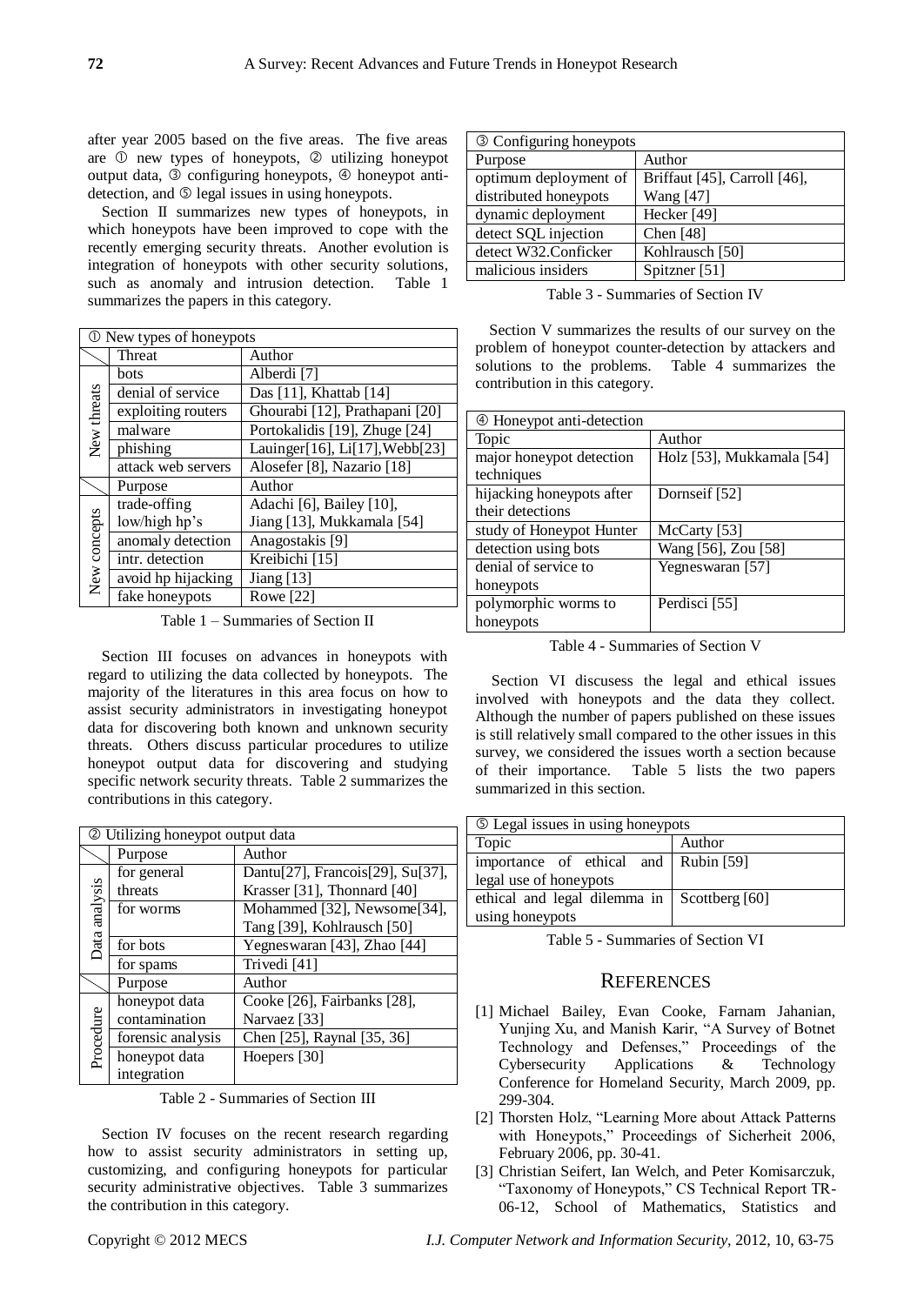Computer Science, Victoria University of Wellington, New **Zealand**. Available: http://www.mcs.vuw.ac.nz/comp/Publications/CS-TR-06-12 .abs.html (last accessed: August 17, 2012).

- [4] Xinwen Fu, Wei Yu, Dan Cheng, Xuejun Tan, Kevin Streff, and Steve Graham, "On Recognizing Virtual Honeypots and Countermeasures," Proceedings of the IEEE International Symposium on Dependable, Autonomic and Secure Computing, September 2006, pp. 211-218.
- [5] Phillip Porras and Vitaly Shmatikov, "Large-Scale Collection and Sanitization of Network Security Data: Risks and Challenges," Proceedings of the Workshop on New Security Paradigms, September 2006, pp. 57- 64.
- [6] Yu Adachi and Yoshihiro Oyama, "Malware Analysis System using Process-Level Virtualization." Proceedings of IEEE Symposium on Computers and Communications, July 2009, pp. 550-556.
- [7] Ion Alberdi, Éric Philippe, Owezarski Vincent, and Nicomette M. Kaâniche, "Shark: Spy Honeypot with Advanced Redirection Kit," Proceedings of the IEEE Workshop on Monitoring, Attack Detection and Mitigation, November 2007. Available: http://spiderman-2.laas.fr/ METROSEC/monam.pdf (last accessed: August 17, 2012).
- [8] Yaser Alosefer and Omer Rana, "Honeyware Webbased Low Interaction Client Honeypot," Proceedings of the International Conference on Software Testing, Verification, and Validation Workshops, April 2010, pp. 410-417.
- [9] K. G. Anagnostakis, S. Sidiroglou, P. Akritidis, K. Xinidis, E. Markatos, and A. D. Keromytis ―Detecting Targeted Attacks Using Shadow Honeypots," Proceedings of the Conference on USENIX Security Symposium, August 2005, pp. 9-23.
- [10] Michael D. Bailey, Evan Cooke, Farnam Jahanian, Niels Provos, Karl Rosaen, and David Watson, "Data Reduction for the Scalable Automated Analysis of Distributed Darknet Traffic," Proceedings of the ACM SIGCOMM Conference on Internet Measurement, October 2005, pp. 239-252.
- [11] Vinu V. Das, "Honeypot Scheme for Distributed Denial-of-Service," Proceedings of the 2009 International Conference on Advanced Computer Control, January 2009, pp. 497-501.
- [12] Abdallah Ghourabi, Tarek Abbes, and Adel Bouhoula, "Honeypot Router for Routing Protocols Protection," Proceedings of the International Conference on Risks and Security of Internet and Systems, October 2009, pp. 127-130.
- [13] Xuxian Jiang and Xinyuan Wang, "Out-of-the-Box Monitoring of VM-Based High-Interaction Honeypots," Proceedings of the International Conference on Recent Advances in Intrusion Detection, September 2007, pp. 198-218.
- [14] Sherif M. Khattab, Chatree Sangpachatanaruk, Daniel Moss, Rami Melhem, and Taieb Znati, ―Roaming Honeypots for Mitigating Service-Level Denial-of-Service Attacks," Proceedings of the

International Conference on Distributed Computing Systems, March 2004, pp. 328–337.

- [15] Christian Kreibichi and Jon Crowcroft, ―Honeycomb – Creating Intrusion Detection Signatures Using Honeypots," ACM SIGCOMM Computer Communication Review, vol. 34, no. 1, January 2004, pp. 51-56.
- [16] Tobias Lauinger, Veikko Pankakoski, Davide Balzarotti, and Engin Kirda, "Honeybot, Your Man in the Middle for Automated Social Engineering," Proceedings of USENIX Symposium on Networked Systems Design and Implementation, April 2010. Available: http://portal.acm. org/citation.cfm?id=1855697.
- [17] Shujun Li and Roland Schmitz, "A Novel Anti-Phishing Framework Based on Honeypots, Proceedings of eCrime Researchers Summit, October 2009, pp. 1-13.
- [18] Jose Nazario, "PhoneyC: A Virtual Client Honeypot," Proceedings of USENIX Workshop on Large-Scale and Emergent Threats, April 2009, pp. 1- 8.
- [19] Georgios Portokalidis, Asia Slowinska, and Herbert Bos, "Argos: an Emulator for Fingerprinting Zero-Day Attacks," ACM SIGOPS Operating Systems Review, vol. 40, no. 4, October 2006, pp. 15- 27.
- [20] Anoosha Prathapani, Lakshmi Santhanam, and Dharma P Agrawal, "Intelligent Honeypot Agent for Blackhole Attack Detection in Wireless Mesh Networks," Proceedings of IEEE International Conference on Mobile Adhoc and Sensor Systems, October 2009, pp. 753-758.
- [21] Bill McCarty, "Anti-Honeypot Technology," IEEE Security & Privacy, vol. 2, no. 1, January 2004, pp. 76-79.
- [22] Neil C. Rowe, E. John Custy, Binh T. Duong, "Defending Cyberspace with Fake Honeypots," Journal of Computers, vol. 2, no. 2, April 2007, pp. 25-36.
- [23] Steve Webb, James Caverlee, and Calton Pu, ―Social Honeypots: Making Friends with a Spammer Near You," Proceedings of the Conference on Email and Anti-Spam, August 2008. Available: http://citeseerx.ist.psu.edu/ viewdoc/summary?doi=10.1.1.150.588 (last accessed: August 17, 2012).
- [24] Jianwei Zhuge, Thorsten Holz, Xinhui Han, and Wei Zou, "Collecting Autonomous Spreading Malware using High-Interaction Honeypots," Proceedings of the International Conference on Information and Communications Security, December 2007, pp. 438-451.
- [25] Lin Chen, Zhitang Li, Cuixia Gao, and Lan Liu, "Dynamic Forensics based on Intrusion Tolerance," Proceedings of IEEE International Symposium on Parallel and Distributed Processing with Applications, August 2009, pp. 469-473.
- [26] Evan Cooke, Farnam Jahanian, and Danny McPherson, "The Zombie Roundup: Understanding,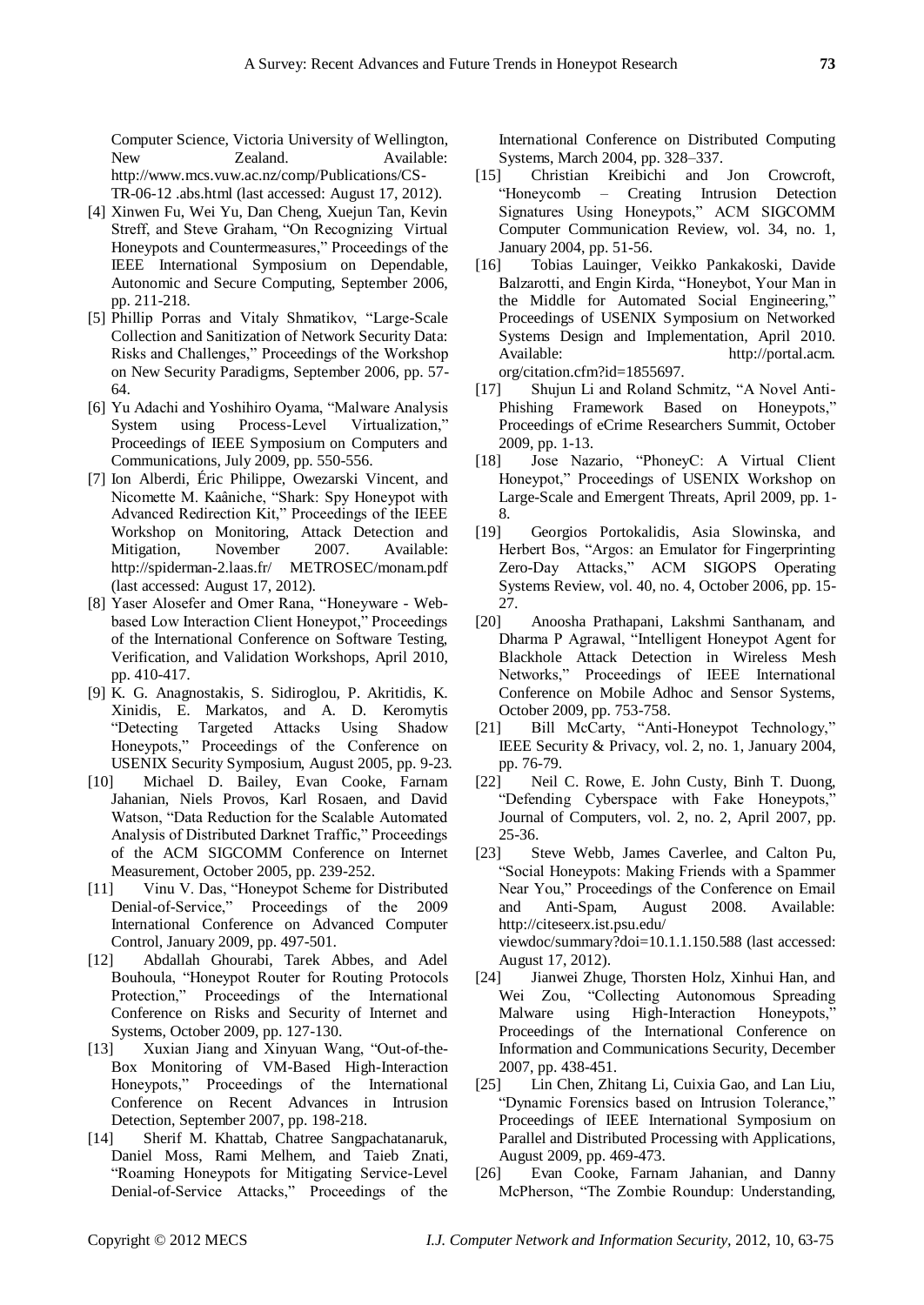Detecting, and Disrupting Botnets," Proceedings of the USENIX Steps to Reducing Unwanted Traffic on the Internet on Steps to Reducing Unwanted Traffic on the Internet Workshop, July 2005, pp. 39-44.

- [27] Ram Dantu, Joao W. Cangussu, and Sudeep Patwardhan, "Fast Worm Containment Using Feedback Control," IEEE Transactions on Dependable and Secure Computing, vol. 4, no. 2, April-June 2007, pp. 119-136.
- [28] Kevin D. Fairbanks, Ying H. Xia, and Henry L. Owen III, "A Method for Historical Ext3 Inode to Filename Translation on Honeypots," Proceedings of the IEEE International Computer Software and Applications Conference, July 2009, pp. 392-397.
- [29] Jérôme Francois, Radu State, and Olivier Festor, ―Activity Monitoring for Large Honeypots and Network Telescopes," International Journal on Advances in Systems and Measurements, vol. 1, no. 1, 2008, pp. 1-13.
- [30] Cristine Hoepers, Nandamudi L. Vijaykumar, and Antonio Montes, "HIDEF: a data Exchange Format for Information Collected in Honeypots and Honeynets," INFOCOMP Journal of Computer Science, vol. 7, no. 1, March 2008, pp. 87-96.
- [31] Sven Krasser, Gregory Conti, Julian Grizzard, Jeff Gribschaw, and Henry Owen, "Real-Time and Forensics Network Data Analysis using Animated and Coordinated Visualization," Proceedings of IEEE International Conference on Systems, Man and Cybernetics Information Assurance Workshop, August 2005, pp. 42-49.
- [32] Mohssen M. Z. E. Mohammed, H. Anthony Chan, Neco Ventura, Mohsim Hashim, Izzeldin Amin, and Eihab Bashier, "Detection of Zero-Day Polymorphic Worms Using Principal Component Analysis," Proceedings of International Conference on Networking and Services, March 2007, pp. 277- 281.
- [33] Julia Narvaez, Chiraag Aval, Barbara Endicott-Popovsky, Christian Seifert, Ashish Malviya, and Doug Nordwall, "Assessment of Virtualization as a Sensor Technique," Proceedings of the IEEE International Workshop on Systematic Approaches to Digital Forensic Engineering, May 2010, pp. 61-65.
- [34] James Newsome, Brad Karp, and Dawn Song, ―Polygraph: Automatically Generating Signatures for Polymorphic Worms," Proceedings of IEEE Symposium on Security and Privacy, May 2005, pp. 226-241.
- [35] Frederic Raynal, Yann Berthier, Philippe Biondi, and Danielle Kaminsky "Honeypot Forensics Part I: Analyzing the Network," IEEE Security and Privacy, vol. 2, no. 4, July 2004, pp. 72-78.
- [36] Frederic Raynal, Yann Berthier, Philippe Biondi, and Danielle Kaminsky "Honeypot Forensics Part II: Analyzing the Compromised Host," IEEE Security and Privacy, vol. 2, no. 5, September 2004, pp. 77-80.
- [37] Ming-Yang Su, "Internet Worms Identification through Serial Episodes Mining," Proceedings of the International Conference on Electrical Engineering

/Electronics Computer Telecommunications and Information, May 2010, pp. 132-136.

- [38] Heikki Mannila, Hannu Toivonen, and A. Inkeri Verkamo, "Discovery of Frequent Episodes in Event Sequences," Data Mining and Knowledge Discovery, vol. 1, no. 3, 1997, pp. 259-289.
- [39] Yong Tang and Shigang Chen, "Defending against Internet Worms: a Signature-based Approach," Proceedings of IEEE INFOCOM, vol. 2, March 2005, pp. 1384-1394.
- [40] Oliver Thonnard and Marc Dadier, "A Framework for Attack Pattern's Discovery in Honeynet Data," Digital Investigation, vol. 5, no. 1, September 2008, pp. 128-139.
- [41] Aarjav J. Trivedi, Paul Q. Judge, and Sven Krasser, "Analyzing Network and Content Characteristics of Spim using Honeypots," Proceedings of the USENIX Workshop on Steps to Reducing Unwanted Traffic on the Internet, June 18, 2007, pp.1-9.
- [42] Gérard Wagener, Alexandre Dulaunoy, and Thomas Engel, "Towards an Estimation of the Accuracy of TCP Reassembly in Network Forensics," Proceedings of the International Conference on Future Generation Communication and Networking, vol. 2, December 2008, pp. 273-278.
- [43] Vinod Yegneswaran, Paul Barford, and Vern Paxon, "Using Honeynets for Internet Situational Awareness," Proceedings of the ACM/USENIX Workshop on Hot Topics in Networks, November 2005, pp. 240-243.
- [44] Narisa Zhao and Xianfeng Zhang, "The Worm Propagation Model and Control Strategy Based on Distributed Honeynet," Proceedings of the International Conference on Computer Science and Software Engineering, vol. 3, December 2008, pp. 868-871.
- [45] Jérémy Briffaut, Jean-François Lalande, and Christian Toinard, "Security and Results of a Large-Scale High-Interaction Honeypot," Journal of Computers Special Issue on Security and High Performance Computer Systems, vol. 4, no. 5, May 2009, pp. 395-404.
- [46] Thomas E. Carroll and Daniel Grosu, "A Game Theoretic Investigation of Deception in Network Security," Proceedings of the International Conference on Computer Communications and Networks, September 2009, pp. 1-6.
- [47] Haifeng Wang and Qingkui Chen, "Design of Cooperative Deployment in Distributed Honeynet System," Proceedings of the International Conference on Computer Supported Cooperative Work in Design, April 2010, pp. 711–716.
- [48] Thomas M. Chen and John Buford, "Design Considerations for a Honeypot for SQL Injection Attacks," Proceedings of IEEE Local Computer Networks, October 2009, pp. 915-921.
- [49] Christopher Hecker, Kara L. Nance, and Brian Hay, "Dynamic Honeypot Construction," Proceedings